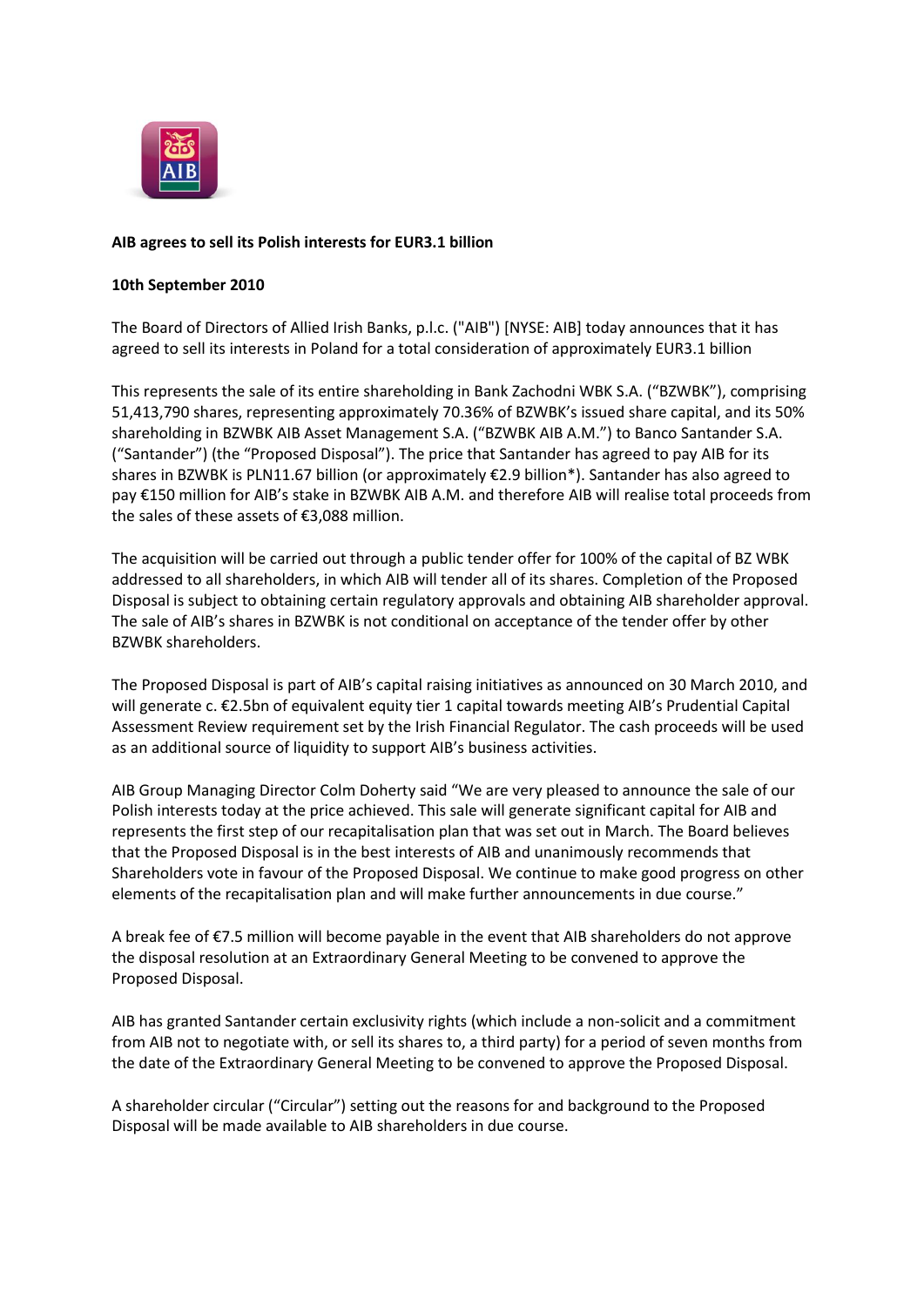## **Information on Bank Zachodni WBK and BZ WBK AIB Asset Management**

BZWBK is a Warsaw Stock Exchange listed bank and is Poland's third largest bank by branches and profits, fifth largest bank by loans and fourth largest by total equity. It provides a full range of financial services for retail customers, small and medium-sized enterprises and corporate customers. Apart from core banking facilities, BZWBK provides insurance services, trade finance, transactions in the capital, foreign exchange, derivatives and money markets. Brokerage services, mutual funds, asset management, leasing and factoring products are delivered to customers through subsidiaries with the extensive use of BZWBK's distribution network. A wide variety of bank assurance products are offered to customers in co-operation with the two joint ventures (a general and life insurance company) established in 2008 with Aviva plc. As at 30 June 2010 BZWBK reported consolidated total assets of PLN53.6 billion, customer accounts of PLN41.3 billion, shareholders' equity (excluding noncontrolling interests) of PLN6.1 billion and profit of PLN0.5 billion in the 6 months to June 2010.

BZWBK AIB A.M. is an asset manager based in Poland. AIB (through its wholly owned subsidiary, AIB Capital Markets, p.l.c.) has a 50 per cent shareholding in BZWBK AIB A.M. with the remaining 50 per cent owned by BZWBK. BZWBK exercises operational control over BZWBK AIB A.M. As at 30 June 2010, BZWBK AIB A.M. had PLN11.8 billion of assets under management.

AIB entered the Polish market in 1995, when it acquired a non-controlling interest in Wielkopolski Bank Kredytowy S.A. In 2001, Wielkopolski Bank Kredytowy S.A. merged with Bank Zachodni S.A. to form BZWBK, following which AIB held a 70.5 per cent. interest in the newly-merged entity. AIB's interest in BZWBK decreased to its current holding of approximately 70.36 per cent. when BZWBK's share capital was increased in 2009.

## **2. Financial information**

| The imancial implimation for better and better. All Altri prepared by Alb as at 30 suite 2010<br>in accordance with International Financial Reporting Standards (IFRS). |                    |
|-------------------------------------------------------------------------------------------------------------------------------------------------------------------------|--------------------|
|                                                                                                                                                                         |                    |
| 30 June 2010                                                                                                                                                            | $\epsilon$ million |
| Profit before tax                                                                                                                                                       | 174                |
| Profit after tax                                                                                                                                                        | 132                |
| Profit after tax attributable to non-controlling interests                                                                                                              | 35                 |
| Total assets                                                                                                                                                            | 13,925             |
| Carrying value of investments                                                                                                                                           | 1,533              |
| Non-controlling interests                                                                                                                                               | 447                |

The financial information for BZWBK and BZWBK AIB A.M. prepared by AIB as at 30 June 2010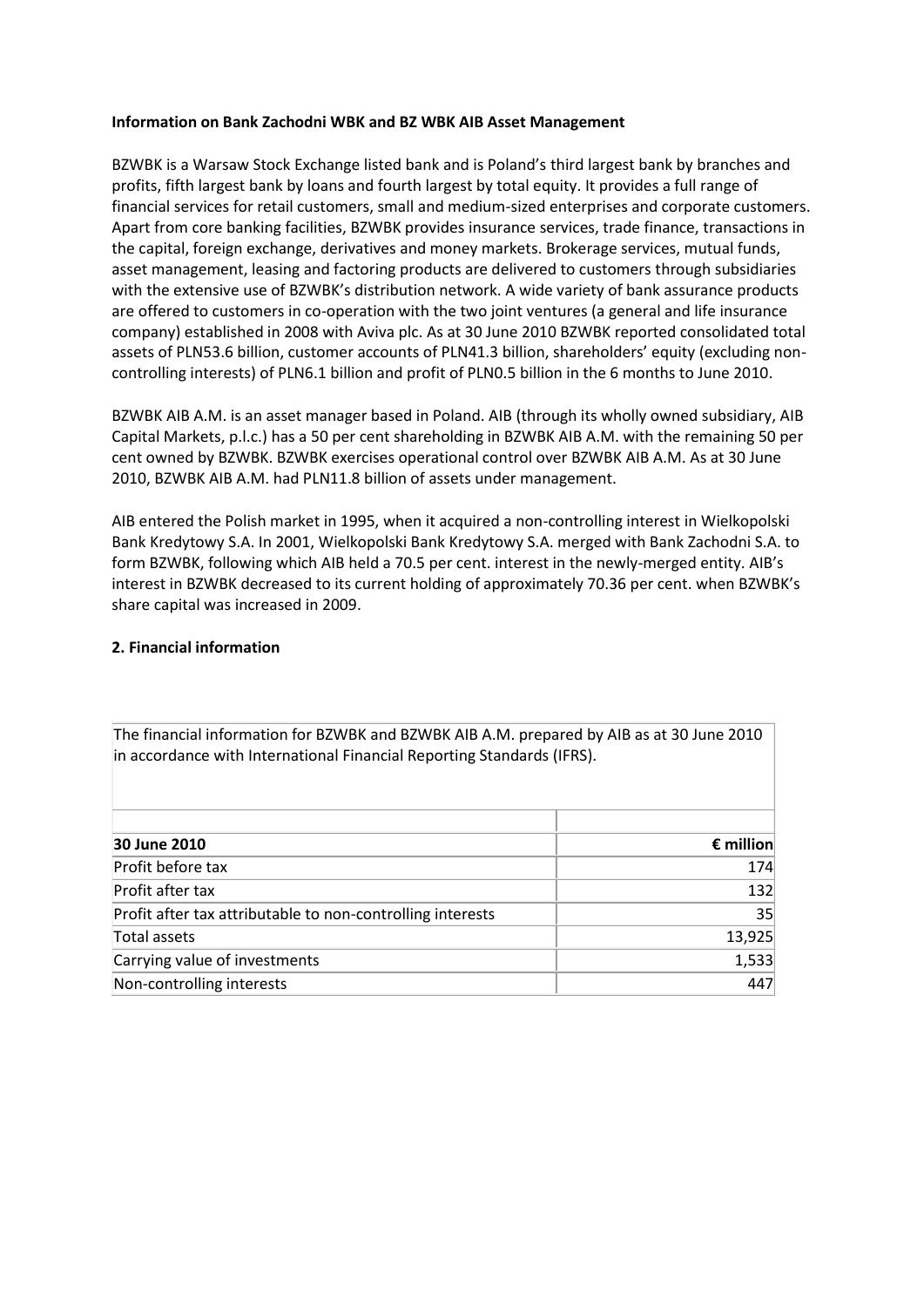**Notes:**

\* converted at rate of PLN3.971 to €1

Morgan Stanley & Co. Limited and AIB Corporate Finance Limited are acting as joint financial advisors in connection with the Proposed Disposal. In addition Morgan Stanley & Co. Limited and Morgan Stanley & Co. International plc are acting as sponsor and corporate broker, respectively, in connection with the Proposed Disposal.

-ENDS-

## **For further information please contact:-**

Alan Kelly General Manager, Corporate Services AIB Group Bankcentre Ballsbridge Dublin 4 Tel: +353-1-6600311 Ext: 12162

or

Catherine Burke Head of Corporate Relations & Communications AIB Group Bankcentre Ballsbridge Dublin 4 Tel: +353-1-6600311 Ext: 13894

*This is not a circular or an equivalent document. Please read the whole of the Circular, in particular the risk factors set out in the Circular. You should not rely on any key or summarized information as set out in this announcement.*

*This announcement does not constitute or form part of any offer or invitation to purchase, otherwise acquire, subscribe for, sell, otherwise dispose of or issue, or any solicitation of any offer to sell, otherwise dispose of, issue, purchase, otherwise acquire or subscribe for, any security. The contents of this announcement should not be construed as legal, business, financial, tax, investment or other professional advice.*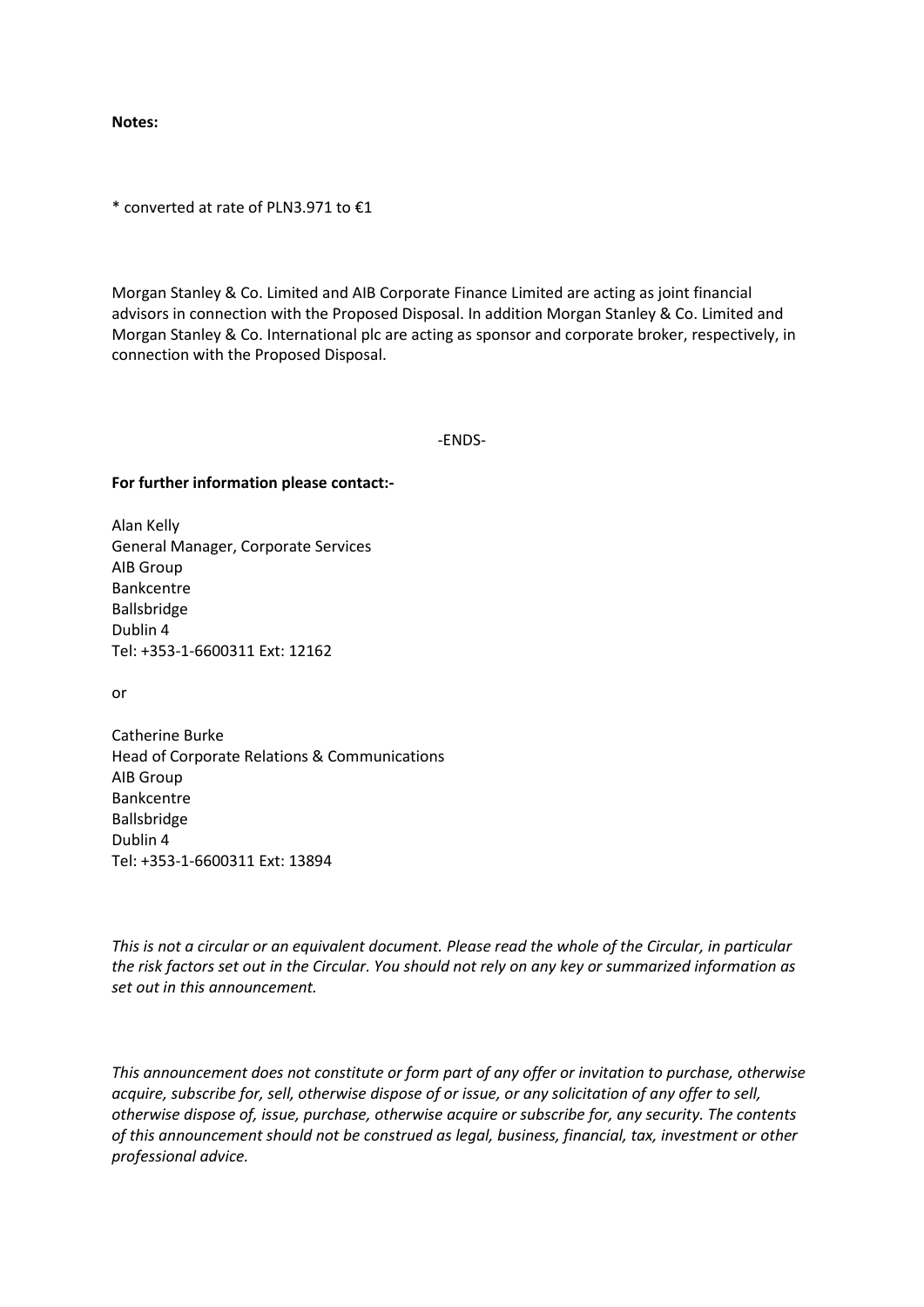*Morgan Stanley & Co. Limited is acting as financial adviser and sponsor and Morgan Stanley & Co. International plc (together with Morgan Stanley & Co. Limited, "Morgan Stanley") is acting as corporate broker, in each such case to AIB in relation to the Proposed Disposal. Morgan Stanley is acting exclusively for AIB and no one else in connection with the Proposed Disposal and will not regard any other person (whether or not a recipient of this announcement) as its client in relation to the Proposed Disposal and will not be responsible to anyone other than AIB for providing the protections afforded to its clients or for providing advice in relation to the Proposed Disposal or any other matter referred to in this announcement.*

*AIB Corporate Finance Limited ("AIB Corporate Finance") is acting as financial adviser to AIB in relation to the Proposed Disposal. AIB Corporate Finance is acting exclusively for AIB and no one else in connection with the Proposed Disposal and will not regard any other person (whether or not a recipient of this announcement) as its client in relation to the Proposed Disposal and will not be responsible to anyone other than AIB for providing the protections afforded to its clients or for providing advice in relation to the Proposed Disposal or any other matter referred to in this announcement.*

*Apart from the responsibilities and liabilities, if any, which may be imposed on Morgan Stanley or AIB Corporate Finance by the Listing Rules, neither Morgan Stanley nor AIB Corporate Finance accepts any responsibility whatsoever and makes no representation or warranty, express or implied, for the contents of this announcement, including its accuracy, completeness or verification or for any other statement made or purported to be made by AIB, or on AIB's behalf, or by Morgan Stanley or AIB Corporate Finance, or on Morgan Stanley's or AIB Corporate Finance's behalf, in connection with the Proposed Disposal, and nothing in this announcement is or shall be relied upon as a promise or representation in this respect, whether as to the past or future. Each of Morgan Stanley and AIB Corporate Finance accordingly disclaims to the fullest extent permitted by law and under the Listing Rules all and any responsibility and liability, whether arising in tort, contract or otherwise, which it might otherwise have in respect of this document and any such statement.*

*This announcement contains "forward-looking statements", within the meaning of Section 27A of the US Securities Act of 1933 (as amended) and Section 21E of the US Securities Exchange Act of 1934, as amended, regarding the belief or current expectations of AIB, AIB's Directors and other members of its senior management about AIB's business, and the transaction described in this announcement. Generally, words such as "may", "could", "will", "expect", "intend", "estimate"," anticipate", "believe", "plan", "seek", "continue" or similar expressions identify forward-looking statements. All statements other than statements of historical fact are, or may be deemed to be, forward-looking statements. These forward-looking statements are not guarantees of future performance. Rather, they are based on current views and assumptions and involve known and unknown risks, uncertainties and other factors, many of which are outside the control of AIB and are difficult to predict, that may cause actual results to differ materially from any future results or developments expressed or implied from the forward-looking statements.*

*The forward-looking statements speak only as of the date of this announcement. Except as required by the Financial Regulator, the Irish Stock Exchange, the FSA, the London Stock Exchange plc or applicable law, AIB does not have any obligation to update or revise publicly any forward-looking statement, whether as a result of new information, further events or otherwise. AIB expressly disclaims any obligation or undertaking to publicly release any updates or revisions to any forward-*